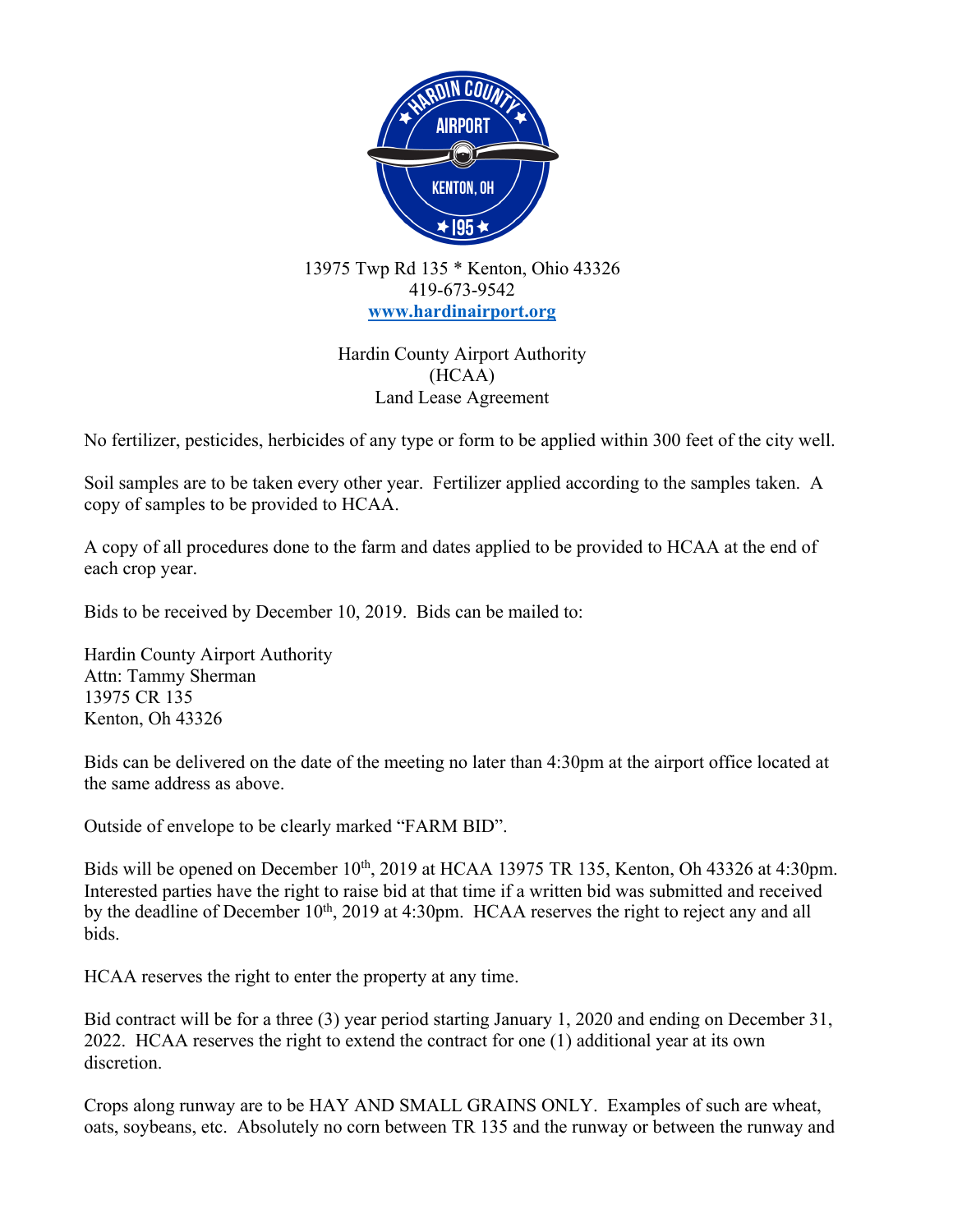taxiway. Any land west of the taxiway or northwest of the ramp area, except for within 300 feet of the city well, is available for any crops allowed by law.

There are approximately 57 acres available for tillable farm use. The contract will be billed at 57 acres.

HCAA request two payments per year. The first half of the total contract to be paid on or before March  $1<sup>st</sup>$ . The last half of the total contract to be paid on or before October  $1<sup>st</sup>$ .

The Tenant is entitled to any payments from the Ohio Department of Natural Resources and Farm Service Agency.

The Tenant is to provide HCAA a copy of crop insurance for each year prior to planting crops for said year.

In the event of any order or regulation from the Federal Aviation Administration, HCAA will act accordingly and the Tenant will be treated in a fair and reputable manner. Any construction that destroys crops, the Tenant will be compensated. Any construction that removes tillable acreage will be removed from the billable acres.

In the event the Tenant is unable to plant crop for any given year of the contract, the Tenant will be responsible to maintain the tillable acres either by chop mowing or spraying to keep growth to a minimum and limit the height of said growth before it becomes an obstruction. If the Tenant does not maintain the ground as specified above, the HCAA will take steps to insure growth is limited and this will become billable to the Tenant when the last half payment is due.

No wheat is to be planted in the final year of the contract. With the exception that a new contract is signed with the same Tenant prior to the end of September in the final year of the original contract.

By singing below, person(s) accepts and agrees to the term and conditions contained in this contract.

Tenant: \_\_\_\_\_\_\_\_\_\_\_\_\_\_\_\_\_\_\_\_\_\_\_\_\_\_\_\_\_\_\_\_\_\_\_\_\_\_\_\_\_\_\_\_ Date: \_\_\_\_\_\_\_\_

HCAA Board President: \_\_\_\_\_\_\_\_\_\_\_\_\_\_\_\_\_\_\_\_\_\_\_\_\_\_\_\_\_\_\_ Date: \_\_\_\_\_\_\_\_

Enclosure: Legal Notice, see attached